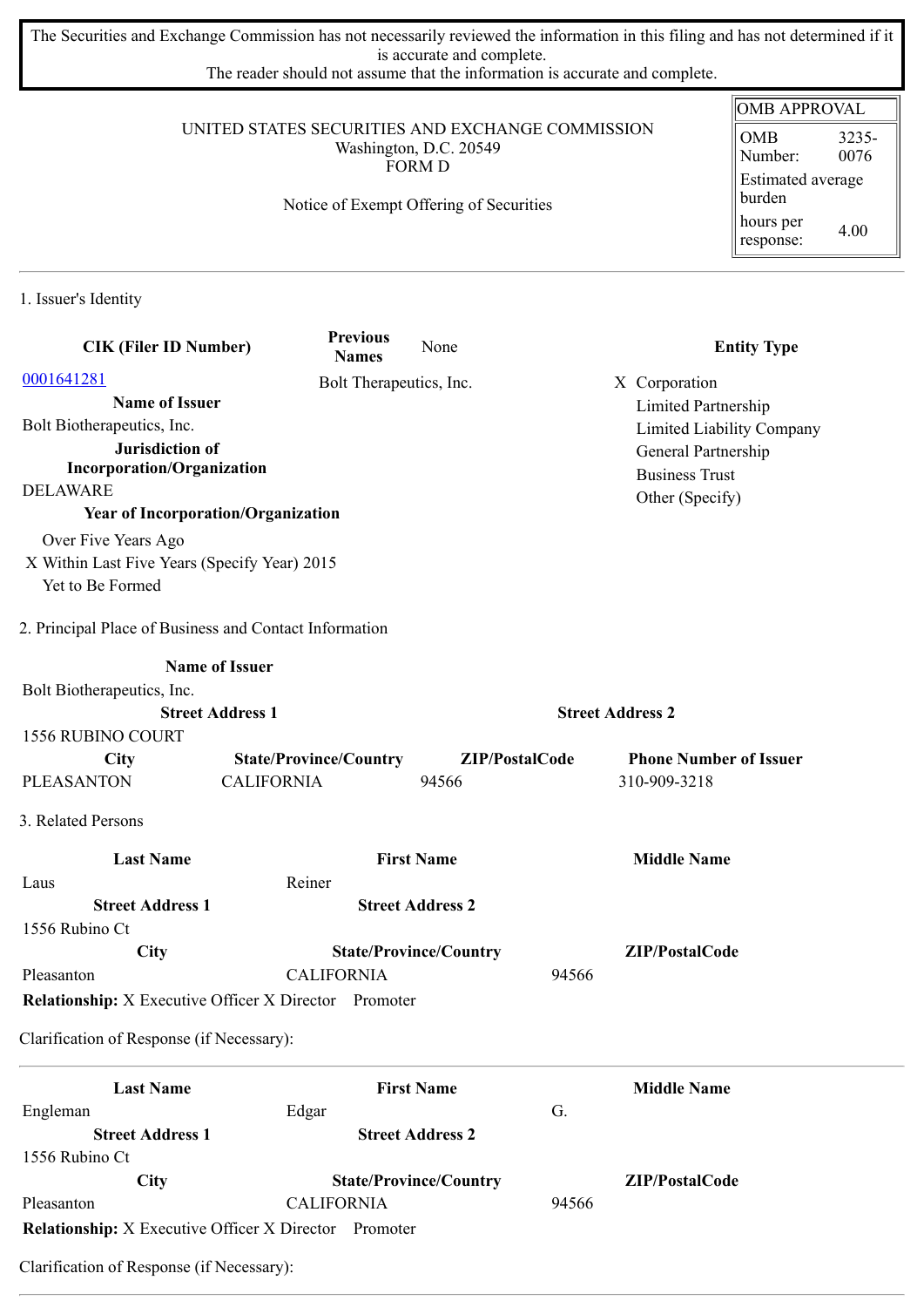|                      | <b>Last Name</b>                                           |                   | <b>First Name</b>             |       | <b>Middle Name</b> |
|----------------------|------------------------------------------------------------|-------------------|-------------------------------|-------|--------------------|
| Moldt                |                                                            | Peter             |                               |       |                    |
|                      | <b>Street Address 1</b>                                    |                   | <b>Street Address 2</b>       |       |                    |
| 1556 Rubino Ct       |                                                            |                   |                               |       |                    |
|                      | <b>City</b>                                                |                   | <b>State/Province/Country</b> |       | ZIP/PostalCode     |
| Pleasanton           |                                                            | <b>CALIFORNIA</b> |                               | 94566 |                    |
|                      | <b>Relationship:</b> Executive Officer X Director Promoter |                   |                               |       |                    |
|                      | Clarification of Response (if Necessary):                  |                   |                               |       |                    |
|                      | <b>Last Name</b>                                           |                   | <b>First Name</b>             |       | <b>Middle Name</b> |
| <b>Bisgaard</b>      |                                                            | Peter             |                               |       |                    |
|                      | <b>Street Address 1</b>                                    |                   | <b>Street Address 2</b>       |       |                    |
| 1556 Rubino Ct       |                                                            |                   |                               |       |                    |
|                      | <b>City</b>                                                |                   | <b>State/Province/Country</b> |       | ZIP/PostalCode     |
| Pleasanton           |                                                            | <b>CALIFORNIA</b> |                               | 94566 |                    |
|                      | <b>Relationship:</b> Executive Officer X Director Promoter |                   |                               |       |                    |
|                      | Clarification of Response (if Necessary):                  |                   |                               |       |                    |
|                      | <b>Last Name</b>                                           |                   | <b>First Name</b>             |       | <b>Middle Name</b> |
| Shah                 |                                                            | Mahendra          |                               |       |                    |
|                      | <b>Street Address 1</b>                                    |                   | <b>Street Address 2</b>       |       |                    |
| 1556 Rubino Ct       |                                                            |                   |                               |       |                    |
|                      | <b>City</b>                                                |                   | <b>State/Province/Country</b> |       | ZIP/PostalCode     |
| Pleasanton           |                                                            | <b>CALIFORNIA</b> |                               | 94566 |                    |
| <b>Relationship:</b> | Executive Officer X Director Promoter                      |                   |                               |       |                    |
|                      | Clarification of Response (if Necessary):                  |                   |                               |       |                    |

4. Industry Group

| Agriculture                                           | <b>Health Care</b>     | Retailing                 |
|-------------------------------------------------------|------------------------|---------------------------|
| Banking & Financial Services                          | X Biotechnology        | Restaurants               |
| <b>Commercial Banking</b>                             | Health Insurance       | Technology                |
| Insurance                                             | Hospitals & Physicians | Computers                 |
| Investing<br><b>Investment Banking</b>                | Pharmaceuticals        | Telecommunications        |
| Pooled Investment Fund                                | Other Health Care      | Other Technology          |
| Is the issuer registered as                           | Manufacturing          | Travel                    |
| an investment company under<br>the Investment Company | Real Estate            | Airlines & Airports       |
| Act of 1940?                                          | Commercial             | Lodging $&$ Conventions   |
| Yes<br>No.                                            | Construction           | Tourism & Travel Services |
| Other Banking & Financial Services                    | REITS & Finance        | Other Travel              |
| <b>Business Services</b>                              | Residential            | Other                     |
| Energy                                                | Other Real Estate      |                           |
| Coal Mining                                           |                        |                           |
| <b>Electric Utilities</b>                             |                        |                           |
| <b>Energy Conservation</b>                            |                        |                           |
| <b>Environmental Services</b>                         |                        |                           |

Oil & Gas

Other Energy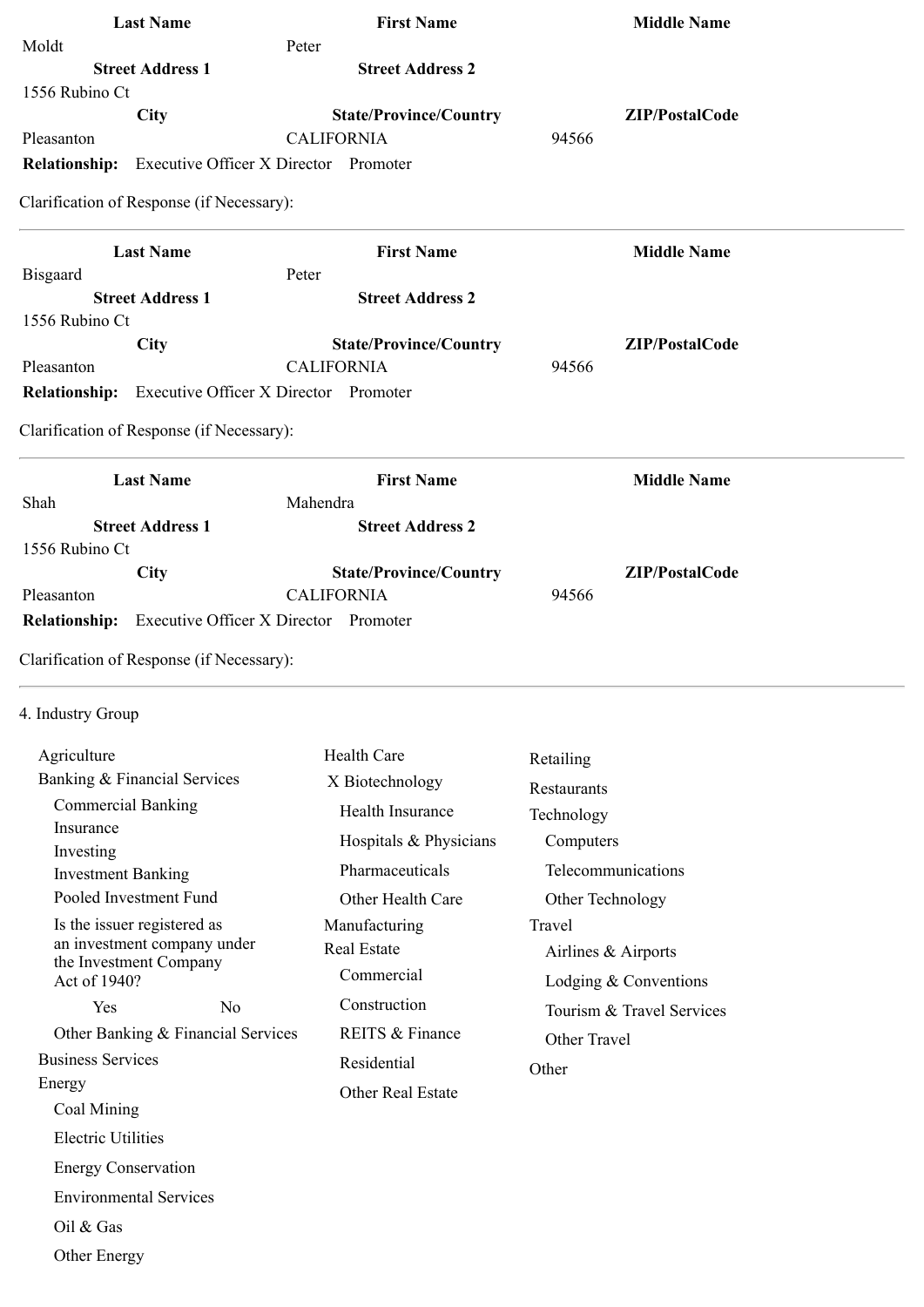## 5. Issuer Size

| <b>Revenue Range</b>             | <b>OR</b> | <b>Aggregate Net Asset Value Range</b> |
|----------------------------------|-----------|----------------------------------------|
| No Revenues                      |           | No Aggregate Net Asset Value           |
| $$1 - $1,000,000$                |           | $$1 - $5,000,000$                      |
| $$1,000,001 - $5,000,000$        |           | $$5,000,001 - $25,000,000$             |
| $$5,000,001$ -<br>\$25,000,000   |           | $$25,000,001 - $50,000,000$            |
| $$25,000,001$ -<br>\$100,000,000 |           | $$50,000,001 - $100,000,000$           |
| Over \$100,000,000               |           | Over \$100,000,000                     |
| X Decline to Disclose            |           | Decline to Disclose                    |
| Not Applicable                   |           | Not Applicable                         |

6. Federal Exemption(s) and Exclusion(s) Claimed (select all that apply)

|                                                 | Investment Company Act Section 3(c) |                    |
|-------------------------------------------------|-------------------------------------|--------------------|
| Rule $504(b)(1)$ (not (i), (ii) or (iii))       | Section $3(c)(1)$                   | Section $3(c)(9)$  |
| Rule 504 (b) $(1)(i)$<br>Rule 504 (b) $(1)(ii)$ | Section $3(c)(2)$                   | Section $3(c)(10)$ |
| Rule $504$ (b) $(1)(iii)$                       | Section $3(c)(3)$                   | Section $3(c)(11)$ |
| Rule 505                                        | Section $3(c)(4)$                   | Section $3(c)(12)$ |
| $X$ Rule 506(b)<br>Rule $506(c)$                | Section $3(c)(5)$                   | Section $3(c)(13)$ |
| Securities Act Section $4(a)(5)$                | Section $3(c)(6)$                   | Section $3(c)(14)$ |
|                                                 | Section $3(c)(7)$                   |                    |

- 7. Type of Filing
- X New Notice Date of First Sale 2016-09-21 First Sale Yet to Occur Amendment
- 8. Duration of Offering

| Does the Issuer intend this offering to last more than one year? | Yes X No |  |
|------------------------------------------------------------------|----------|--|
| 9. Type(s) of Securities Offered (select all that apply)         |          |  |

| X Equity                                                                                       | Pooled Investment Fund Interests   |
|------------------------------------------------------------------------------------------------|------------------------------------|
| Debt.                                                                                          | Tenant-in-Common Securities        |
| Option, Warrant or Other Right to Acquire Another Security                                     | <b>Mineral Property Securities</b> |
| Security to be Acquired Upon Exercise of Option, Warrant or<br>Other Right to Acquire Security | Other (describe)                   |

10. Business Combination Transaction

Is this offering being made in connection with a business combination transaction, such as is this offering being made in connection with a business combination transaction, such as  $Y_{\text{es}} X \text{ No}$  a merger, acquisition or exchange offer?

Clarification of Response (if Necessary):

11. Minimum Investment

Minimum investment accepted from any outside investor \$0 USD

12. Sales Compensation

Recipient CRD Number X None (Associated) Broker or Dealer X None (Associated) Broker or Dealer CRD Number X None **Street Address 1 Street Address 2**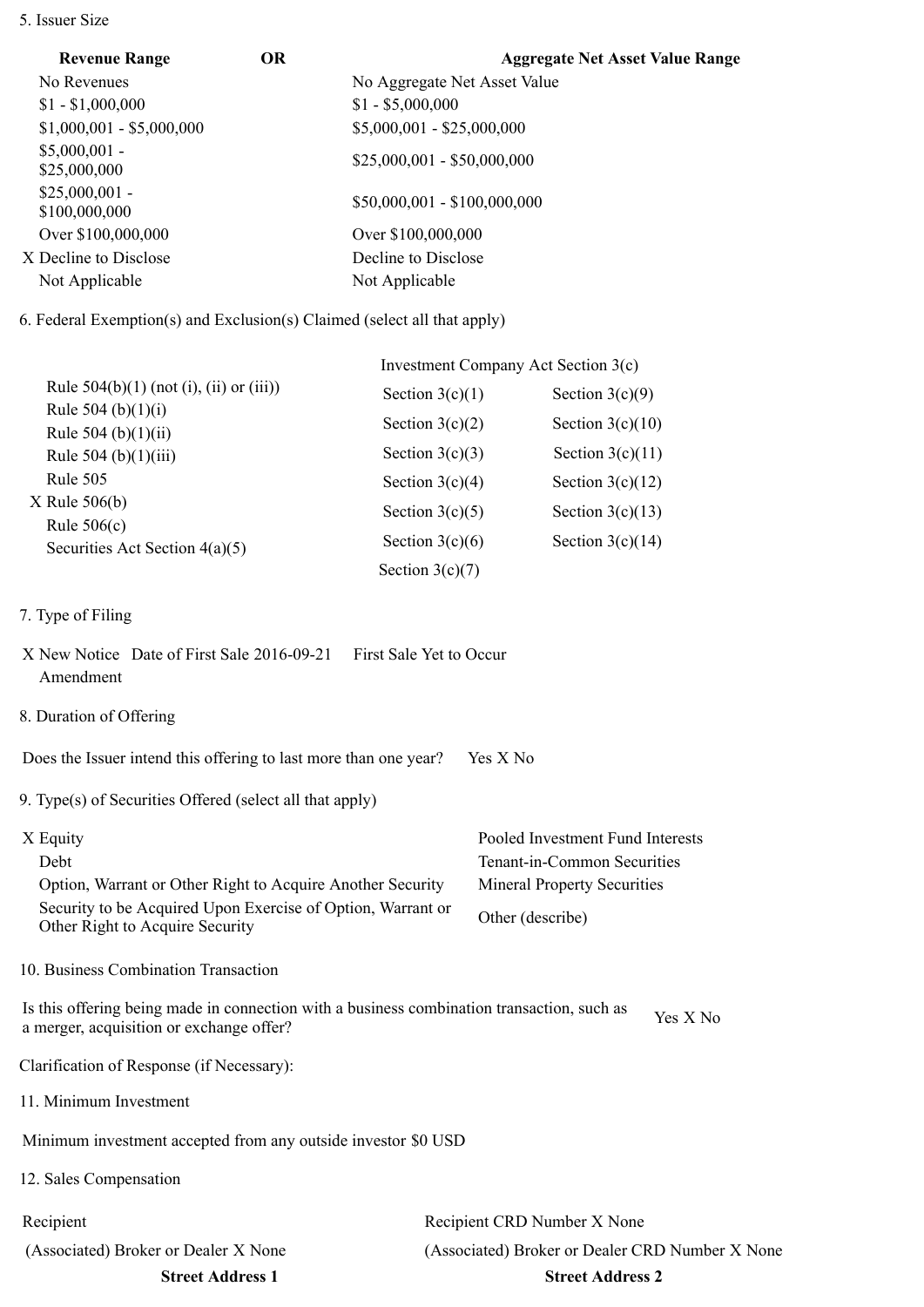City State/Province/Country ZIP/Postal Code

State(s) of Solicitation (select all that apply) State(s) of Bonenation (select an that apply) All States Foreign/non-US<br>Check "All States" or check individual States

6

13. Offering and Sales Amounts

| <b>Total Offering Amount</b>                             | $$15,999,999$ USD or Indefinite |  |
|----------------------------------------------------------|---------------------------------|--|
| <b>Total Amount Sold</b>                                 | \$9,999,998 USD                 |  |
| Total Remaining to be Sold \$6,000,001 USD or Indefinite |                                 |  |

Clarification of Response (if Necessary):

14. Investors

Select if securities in the offering have been or may be sold to persons who do not qualify as accredited investors, and enter the number of such non-accredited investors who already have invested in the offering. Regardless of whether securities in the offering have been or may be sold to persons who do not qualify as accredited investors, enter the total number of investors who already have invested in the offering:

15. Sales Commissions & Finder's Fees Expenses

Provide separately the amounts of sales commissions and finders fees expenses, if any. If the amount of an expenditure is not known, provide an estimate and check the box next to the amount.

| Sales Commissions | \$0 USD Estimate |
|-------------------|------------------|
| Finders' Fees     | \$0 USD Estimate |

Clarification of Response (if Necessary):

16. Use of Proceeds

Provide the amount of the gross proceeds of the offering that has been or is proposed to be used for payments to any of the persons required to be named as executive officers, directors or promoters in response to Item 3 above. If the amount is unknown, provide an estimate and check the box next to the amount.

\$0 USD Estimate

Clarification of Response (if Necessary):

Signature and Submission

Please verify the information you have entered and review the Terms of Submission below before signing and clicking SUBMIT below to file this notice.

Terms of Submission

In submitting this notice, each issuer named above is:

- Notifying the SEC and/or each State in which this notice is filed of the offering of securities described and undertaking to furnish them, upon written request, in the accordance with applicable law, the information furnished to offerees.\*
- Irrevocably appointing each of the Secretary of the SEC and, the Securities Administrator or other legally designated officer of the State in which the issuer maintains its principal place of business and any State in which this notice is filed, as its agents for service of process, and agreeing that these persons may accept service on its behalf, of any notice, process or pleading, and further agreeing that such service may be made by registered or certified mail, in any Federal or state action, administrative proceeding, or arbitration brought against the issuer in any place subject to the jurisdiction of the United States, if the action, proceeding or arbitration (a) arises out of any activity in connection with the offering of securities that is the subject of this notice, and (b) is founded, directly or indirectly, upon the provisions of: (i) the Securities Act of 1933, the Securities Exchange Act of 1934, the Trust Indenture Act of 1939, the Investment Company Act of 1940, or the Investment Advisers Act of 1940, or any rule or regulation under any of these statutes, or (ii) the laws of the State in which the issuer maintains its principal place of business or any State in which this notice is filed.
- Certifying that, if the issuer is claiming a Regulation D exemption for the offering, the issuer is not disqualified from relying on Regulation D for one of the reasons stated in Rule  $505(b)(2)(iii)$  or Rule  $506(d)$ .